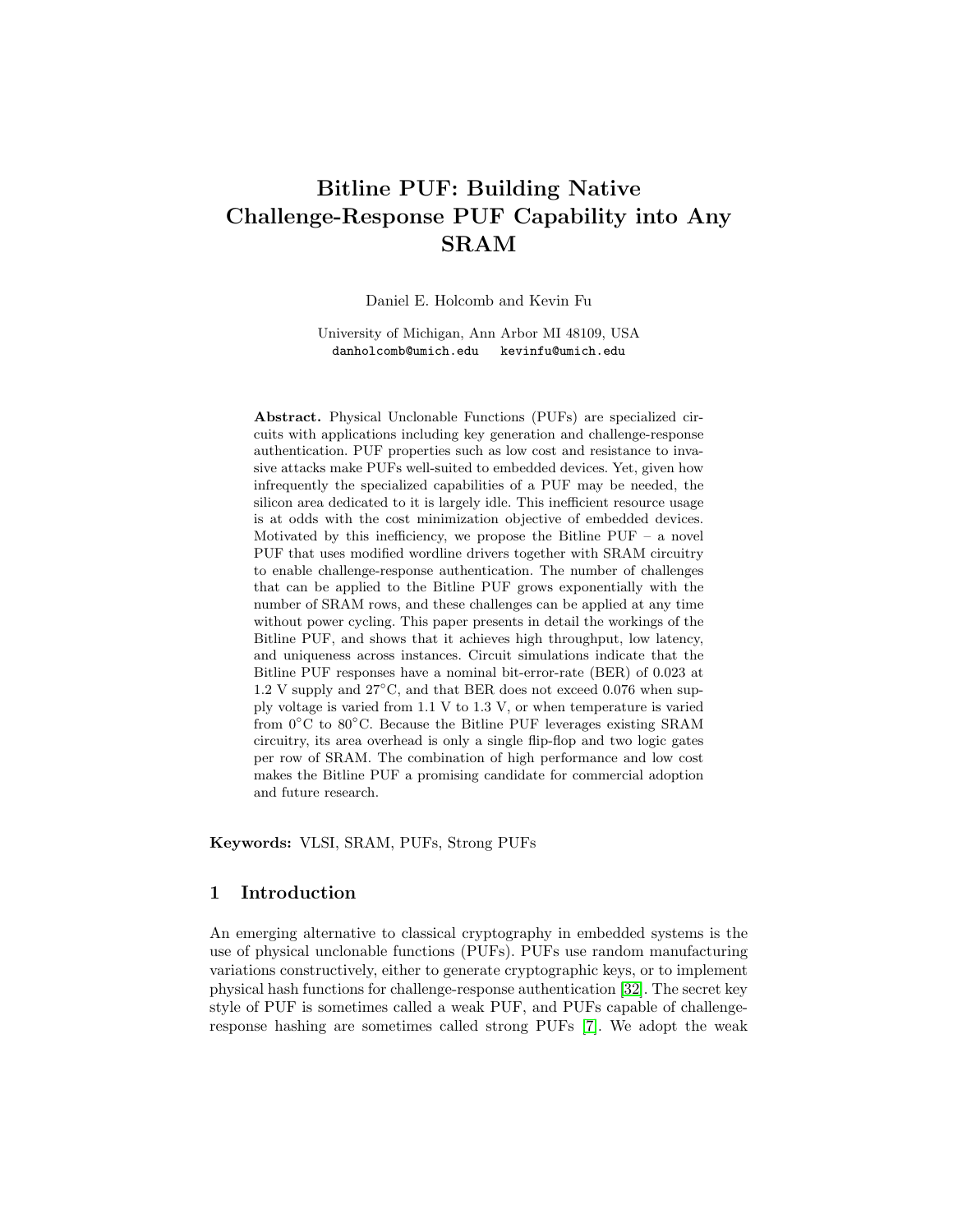versus strong naming convention for this paper, and further clarify that strong PUF here denotes a circuit that natively provides physical challenge-response hashing, to distinguish it from a weak PUF that is used to key a classical hash function to provide the logical equivalent of a strong PUF.

In this paper we present a novel strong PUF termed the Bitline PUF. The Bitline PUF leverages the storage cells and support circuitry of SRAM to save area cost, and achieves high throughput by using individual SRAM columns as parallel PUFs instances. The main contributions of this paper are as follows:

- We present the first strong PUF that creates responses from contention between cells in pre-existing circuitry.
- We show that adding a small amount of circuitry to SRAM creates a new strong PUF based on bitline contention.
- We present in detail the operation of the Bitline PUF and analyze its throughput, latency.
- We evaluate using circuit simulation the uniqueness, reliability, power consumption, and susceptibility to modeling attacks of the Bitline PUF.

# 2 Static Random-Access Memory

Static Random-Access Memory (SRAM) is a ubiquitous building block of integrated circuits that is found in caches, register files, and buffers. Single VLSI circuits commonly contain millions of bits of SRAM storage. Each bit of SRAM is typically implemented by a single 6-transistor cell (Fig. [1a\)](#page-2-0). An SRAM cell has two stable states, and in each stable state node A or B is pulled high through transistor  $p_1$  or  $p_2$  while the other is pulled low through  $n_1$  or  $n_2$ . The cell is read and written using complementary bitlines (BL) and (BLB) through two access transistors  $n_3$  and  $n_4$ . The two access transistors of a cell are controlled by a single wordline.

The SRAM cells in a memory are arranged in a matrix of rows and columns (Fig. [1b\)](#page-2-1). SRAM cells in the same column share common bitlines and hence only one cell per column is accessed at any time. SRAM cells in the same row share a wordline but have independent bitlines and are therefore read and written in parallel as data words. Each SRAM column uses support circuitry to read and write its cells. A cell is written by setting one bitline high and the other low and then asserting the wordline to transfer the bitline values to the cell.

An evaluation of the Bitline PUF is similar to an SRAM read operation, and hence a detailed explanation of the SRAM read operation is given here as background. The support circuitry for a read operation comprises precharge logic at the top of each column and a sense amplifier at the bottom (Fig. [1c\)](#page-2-2). Fig. [2a](#page-3-0) shows the timing of the control signals  $(PRE, WL, and RE)$  for a read operation and shows overlaid bitline waveforms from reading cells with different process variations. During an SRAM read operation, both bitlines are first charged and equalized by the precharge circuit at the top of the column. Next, the precharge signal ( $PRE$ ) goes high to end the precharge phase and the wordline ( $WL$ ) for a

2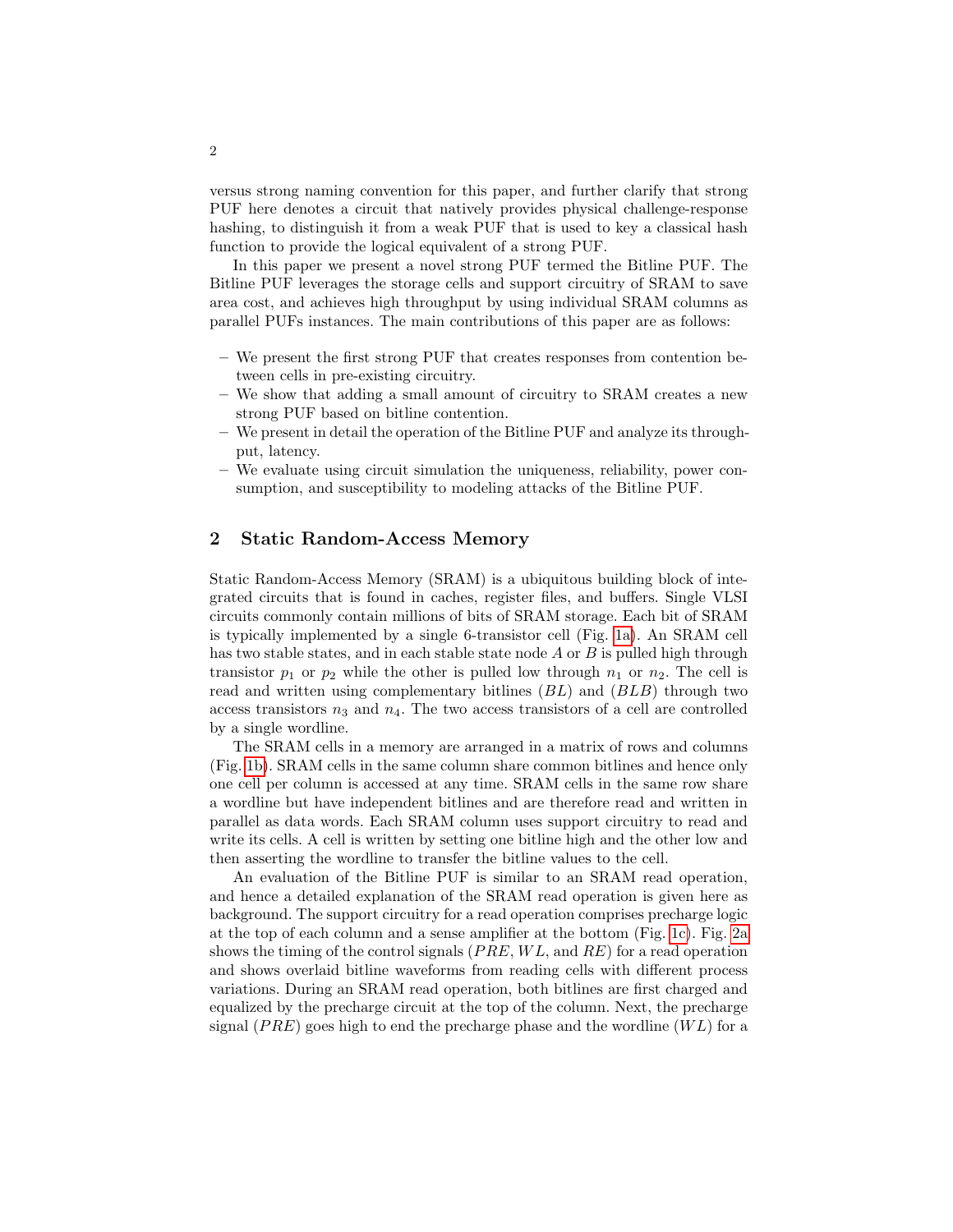<span id="page-2-2"></span><span id="page-2-1"></span><span id="page-2-0"></span>

Fig. 1: SRAM cells are arranged in a matrix of rows and columns. SRAM rows share wordlines, and columns share bitlines. Each column uses a precharge circuit and a sense amplifier to perform read operations. Note that the circuitry used for writing values to cells is not depicted.

single row is asserted. The wordline connects a cell to the precharged bitlines and depending on the state of the cell, transistor  $n_1$  or  $n_2$  will begin to discharge one of the bitlines through the corresponding access transistor. The discharge rate of the bitline varies depending on the random variation of the transistor that is discharging it [\[8\]](#page-15-1). A fixed time after the wordline is asserted, a read-enable signal (RE) is asserted to activate the sense amplifier. The sense amplifier detects the difference in voltage across the two bitlines and generates from it a digital 0 or 1 value. The digital value in the sense amplifier is the final result of the SRAM read operation, and can be sent out of the SRAM.

# 3 System Description of Proposed Bitline PUF

The proposed Bitline PUF is a novel PUF formulation that borrows much of its circuitry from SRAM. The operation of the Bitline PUF can be viewed as an attempt to read multiple cells in a column at the same time, creating contention that is resolved according to process variation. A challenge is applied to the PUF by pre-loading chosen values into the cells, and choosing the wordlines to concurrently activate. The PUF response is simply the value that the SRAM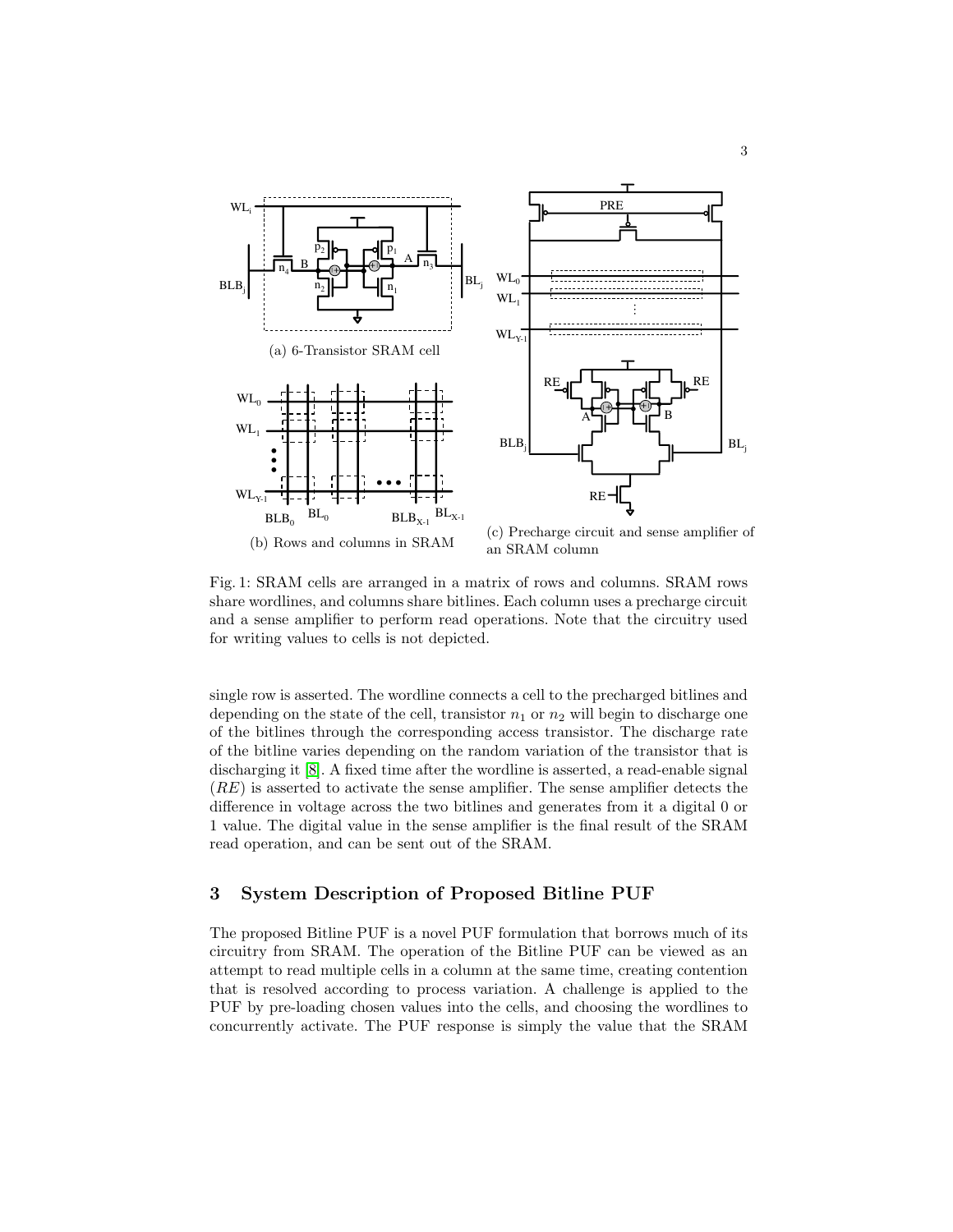<span id="page-3-0"></span>

<span id="page-3-2"></span>Fig. 2: SRAM read operation and bitline PUF evaluation use the same control signal timing. The precharge signal (PRE) is asserted to stop charging the bitlines, and the wordline (WL) is asserted to begin the discharging of the bitline. The read enable signal (RE) is asserted 2 ns later to activate the sense amplifier that detects the voltage difference between the two bitlines. The thin lines (BL and BLB) are overlaid plots of the bitline voltages from 30 different trials; only one bitline discharges in the read operation, but in the PUF evaluation both bitlines initially discharge and then stabilize with one high and one low.

produces from a read operation when the challenge condition is applied. The Bitline PUF requires additional circuitry to enable the concurrent activation of multiple wordlines because the capability of activating multiple wordlines has no use in SRAM's traditional tasks of reading, writing, and storing data.

Let the challenge applied to a Bitline PUF be  $C: \{c_0, c_1, \ldots, c_{Y-1}\},$  where Y is the number of rows in the SRAM. Each element  $c_i$  of the challenge corresponds to SRAM row  $i$  as follows, and we say that any row is *active* in a challenge if its corresponding challenge element  $(c_i)$  is either 0 or 1.

- if  $c_i = 0$ , then row i is loaded with 0s and  $WL_i$  is on during evaluation.
- if  $c_i = 1$ , then row i is loaded with 1s and  $WL_i$  is on during evaluation.
- if  $c_i = 2$ , then row i is loaded with 0s and  $WL_i$  is off during evaluation
- if  $c_i = 3$ , then row i is loaded with 1s and  $WL_i$  is off during evaluation

A single SRAM column constitutes a Bitline PUF with a 1-bit response, and Bitline PUFs are therefore inherently parallel because a challenge is applied concurrently to many SRAM columns. Let a 1-bit PUF at column  $i$  be denoted  $P_i$ , and its response to challenge C be denoted  $P_i(C)$ . Let an X-column Bitline PUF be denoted  $P_{0:X-1}$  and its response be  $P_{0:X-1}(C) = \{P_0(C), P_1(C), \ldots, P_{X-1}(C)\}.$ Note that for simplicity the same challenge is applied to all columns of the SRAM PUF<sup>[1](#page-3-1)</sup>. Therefore, a Bitline PUF with Y rows and X columns has  $4^Y$  possible challenges and  $2^X$  possible responses.

<span id="page-3-1"></span><sup>&</sup>lt;sup>1</sup> Different challenges can be applied to different columns provided that the challenges agree on which rows are active. This can be particularly useful in the case of inactive rows that retain pre-existing data through a challenge.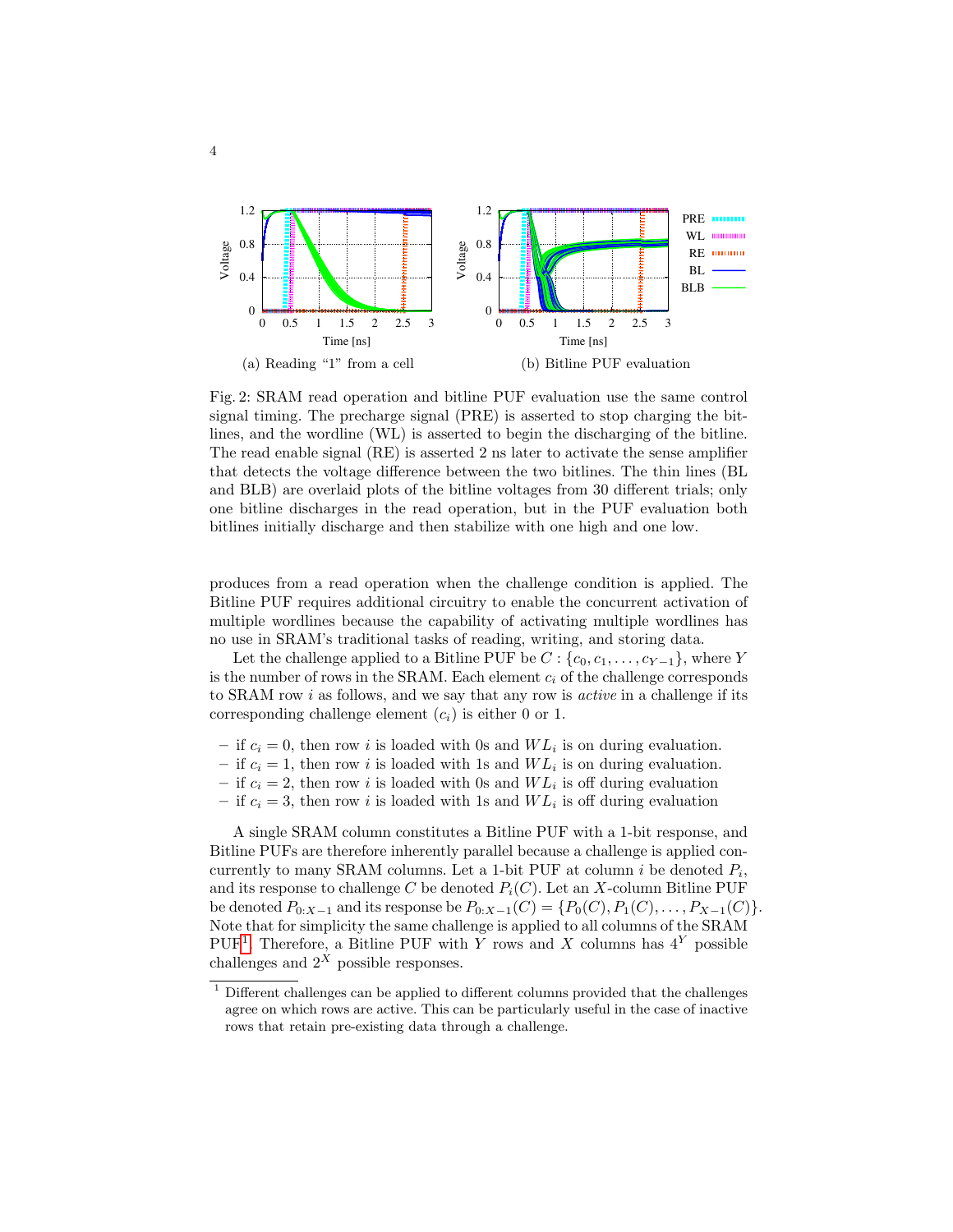#### 3.1 Challenge-Response Operation

The sequence of events necessary to operate the Bitline PUF is shown in Fig. [3.](#page-4-0) The first two phases set up the desired challenge by loading values into SRAM cells and enabling the appropriate wordlines. The final phase evaluates the PUF response by reading the value produced when the challenge is applied. The Bitline PUF evaluation is destructive with respect to active rows only. It is therefore possible to use only some rows of SRAM as part of a Bitline PUF evaluation while others rows are being used as storage. The three phases of operation are described in the following paragraphs.

<span id="page-4-0"></span>

Fig. 3: Sequence of operations for evaluating the PUF response to a challenge

Write Values into SRAM Cells: The values loaded into the SRAM cells of active rows will determine which transistors will ultimately be used to discharge the bitlines during the evaluation of the PUF response. To load a specific challenge, the cells of each row  $i$  are written with the value specified by  $c_i$ . The SRAM cells, as in other write operations, are written one row at a time, so the time to write all  $Y$  rows is  $Y$  cycles.

Load Wordline Drivers using Accumulators: The proposed SRAM PUF requires augmentation to the wordline control circuitry so that multiple wordlines can be concurrently enabled during PUF evaluation. In a typical SRAM, an externally supplied  $log_2(Y)$ -bit address is decoded to select exactly one of the Y rows for reading; the selected row then uses a clocked driver to set its wordline high at the appropriate time during the clock cycle. The proposed PUF requires multiple wordlines to be concurrently enabled, and this can be accomplished by having at the input of each wordline driver a flip-flop (Fig. [4\)](#page-5-0) that accumulates wordline activation signals. At the start of the second phase of Fig. [3,](#page-4-0) the accumulator of every wordline is reset. In each of the subsequent Y cycles, a  $\log_2(Y)$ -bit select signal sets high the flip-flop of one active wordline. Once all flip-flops are appropriately loaded, an evaluation signal passes the loaded values to the wordline drivers, so that multiple wordlines are asserted in the same cycle during the PUF evaluation. One wordline accumulator per SRAM row is the only additional circuitry required to create bitline PUFs from an SRAM.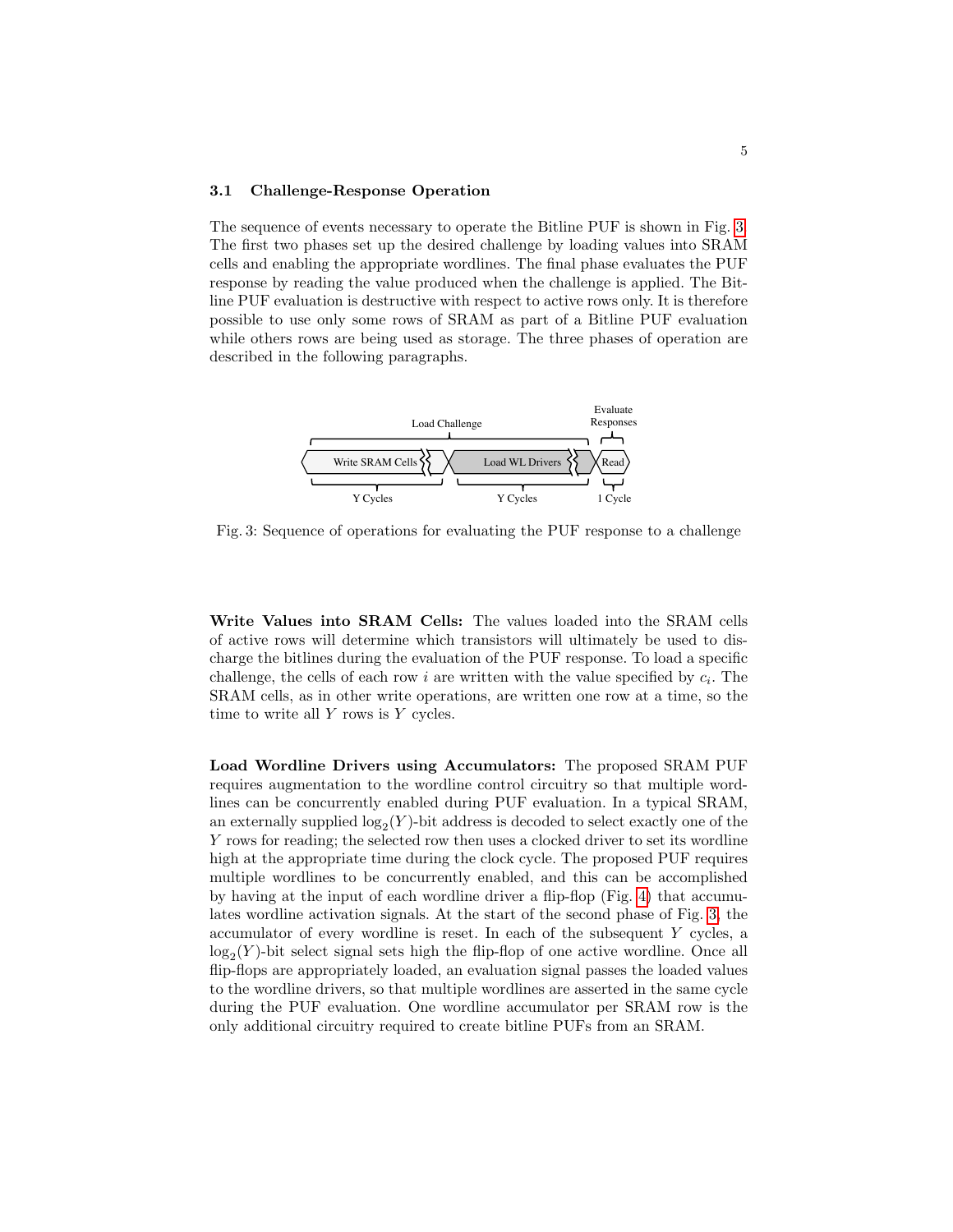<span id="page-5-0"></span>

Fig. 4: The wordline accumulator circuit enables sequential loading and concurrent activation of wordlines.

Evaluate Responses: Evaluating the PUF response is identical to an SRAM read operation, except that multiple wordlines are asserted. For each column, the cells at any active row will discharge one of the two complementary bitlines, and considering that different cells in the column will discharge each bitline, this causes both bitlines of a column to be discharged during the evaluation. The discharging of bitlines for a variety of challenges are shown in Fig. [2b.](#page-3-2) While both bitlines initially discharge, there is no stable state in which both bitlines are fully discharged due to the cross-coupled inverters in the active SRAM cells. Contention thus ensues until a stable state is reached with one bitline charged and the other fully discharged. Note that the charged bitline in the stable state does not charge all the way to  $V_{dd}$ , but only charges to  $V_{dd} - V_{th}$  because it is being pulled high by SRAM cells through an NMOS access transistor that causes a voltage drop of  $V_{th}$ . If the bitlines reach a stable state in the time between the assertion of the wordline and the assertion of the read enable (RE) signal, then the sense amplifier unambiguously detects the large differential voltage of  $\pm(V_{dd} - V_{th})$  across the bitlines, and generates a digital output as in a normal SRAM read operation. This output is the response to the applied challenge.

#### 3.2 Performance

The three phases of Bitline PUF operation (Fig. [3\)](#page-4-0) define its latency and throughput. All cells are written in Y cycles, all wordline accumulators are loaded in Y additional cycles, and all X columns are evaluated in parallel during a single cycle. Therefore, the latency to obtain an X-bit response is  $2Y + 1$  cycles and the response throughput is  $\frac{X}{2Y+1}$ . For a 256-column by 256-row SRAM with a 5ns cycle time, this corresponds to a latency of 2.6  $\mu$ s and a response throughput of 99.8 Mbps.

# 4 Methodology

The results in this paper are obtained from circuit simulation using the Ngspice simulator (Rev 25). On account of the long runtimes of large SPICE simulations, the columns of the simulated bitline PUFs have only 16 rows, whereas a real SRAM would typically have hundreds of rows.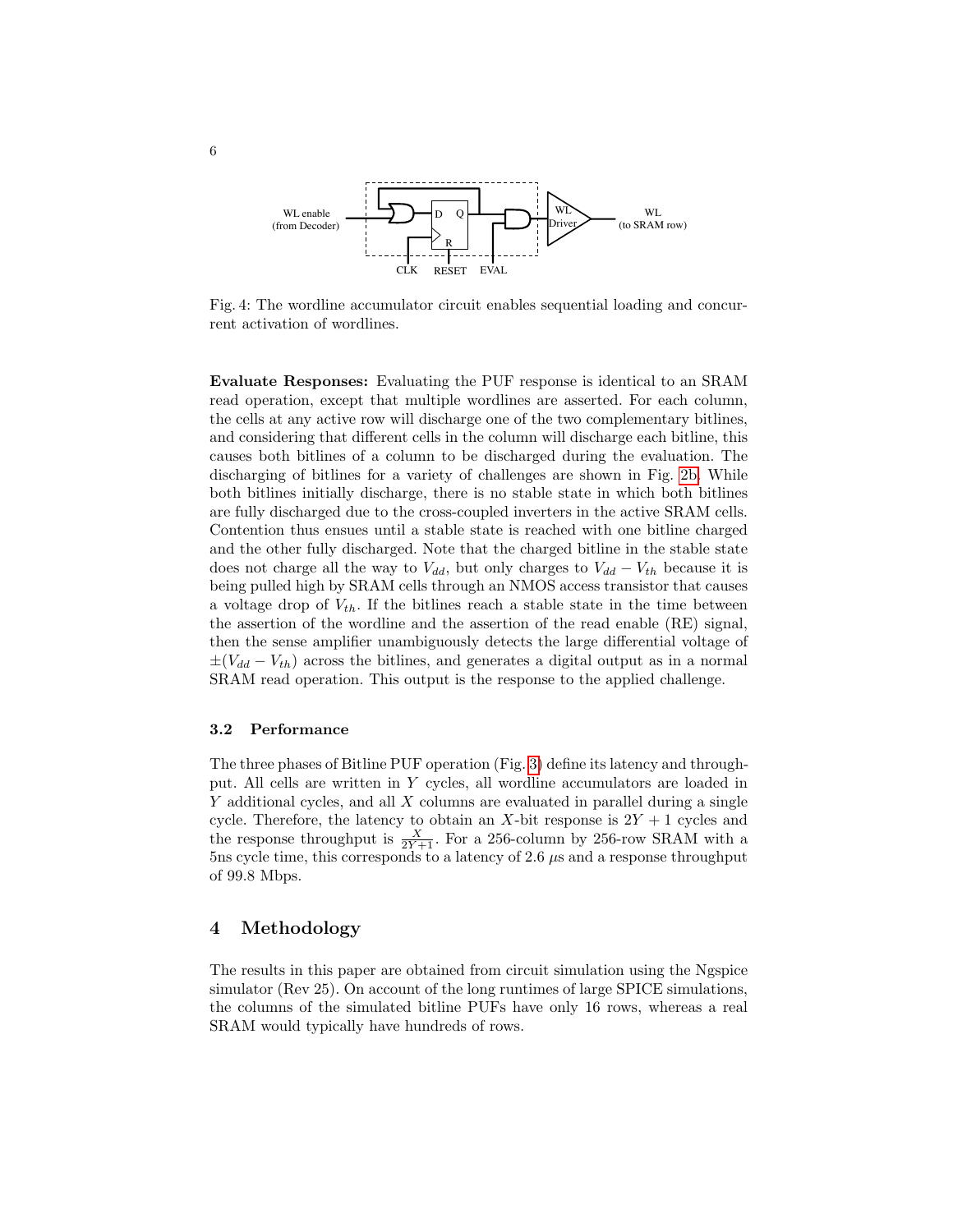#### 4.1 Transistor Models and Sizing

Transistor and interconnect models are from the freely-available Predictive Technology Model (PTM). More specifically, the transistor models are BSIM4 PTM models for a 90 nm process [\[29\]](#page-16-1). Transistor sizes are shown in Tab. [1;](#page-6-0) the six transistors in the SRAM cell are sized to match the design of Nii  $et al.$  [\[23\]](#page-16-2), and the transistors in the sense amplifier and precharge circuits are upsized.

<span id="page-6-0"></span>

|               |             | Sizing   |              | Process Variation |          |                       |          |
|---------------|-------------|----------|--------------|-------------------|----------|-----------------------|----------|
|               |             | $W$ [nm] | $\lfloor$ nm | $vth0$ [mV]       |          | $\lim_{m \to \infty}$ |          |
|               |             |          |              | $\mu$             | $\sigma$ | $\mu$                 | $\sigma$ |
| SRAM cell     | n1.n2       | 200      | 90           | 397               | 13.4     | 7.5                   | 3        |
|               | n3.n4       | 140      | 90           | 397               | 16.0     | 7.5                   | 3        |
|               | p1,p2       | 140      | 90           | $-339$            | 16.0     | 7.5                   | 3        |
| Sense Amp     | NMOS        | 1000     | 90           | 397               | 6.0      | 7.5                   | 3        |
| $&$ Precharge | <b>PMOS</b> | 1000     | 90           | -339              | 6.0      | 7.5                   | 3        |

Table 1: Transistor sizes and process variation. The transistor sizes used within SRAM cells are adopted from Nii et al. [\[23\]](#page-16-2), and threshold voltage variation depends on transistor size (Eq. [1\)](#page-7-0).

## 4.2 Bitline Model

To better represent a real design, the 16 SRAM rows simulated are modeled as being distributed over a typical-length bitline. In this way, the 16 rows can be considered as existing among many others within a realistic-sized SRAM. Keeping with the work of Nii  $et \ al.$  [\[23\]](#page-16-2), we assume for bitline modeling an SRAM with 520 rows and a cell height of 0.72  $\mu$ m, for a total length of 374.4  $\mu$ m per bitline. According to the PTM interconnect calculator [\[30\]](#page-16-3), a 374.4  $\mu$ m local interconnect in 90 nm technology has a total resistance of 183.04  $\Omega$  and capacitance of 69.67 fC. The resistance and capacitance is distributed such that the bitlines between each of pair of adjacent rows is implemented by a wire model with an 11.44  $\Omega$  resistance between two capacitors of 2.17 fC each.

#### 4.3 Process Variation

To model process variations from fabrication, random parameter variation is applied to every transistor of each PUF instance. The transistor parameters determining threshold voltage and length are replaced by normally distributed  $\mathcal{N}(\mu, \sigma^2)$  random variables. Table [1](#page-6-0) shows the mean and standard deviation for each such parameter.

Random dopant fluctuation is represented in transistor parameter vth0. The mean value for threshold voltage is the default value in the transistor model, and the standard deviation depends on transistor geometry according to Eq. [1](#page-7-0) [\[27\]](#page-16-4);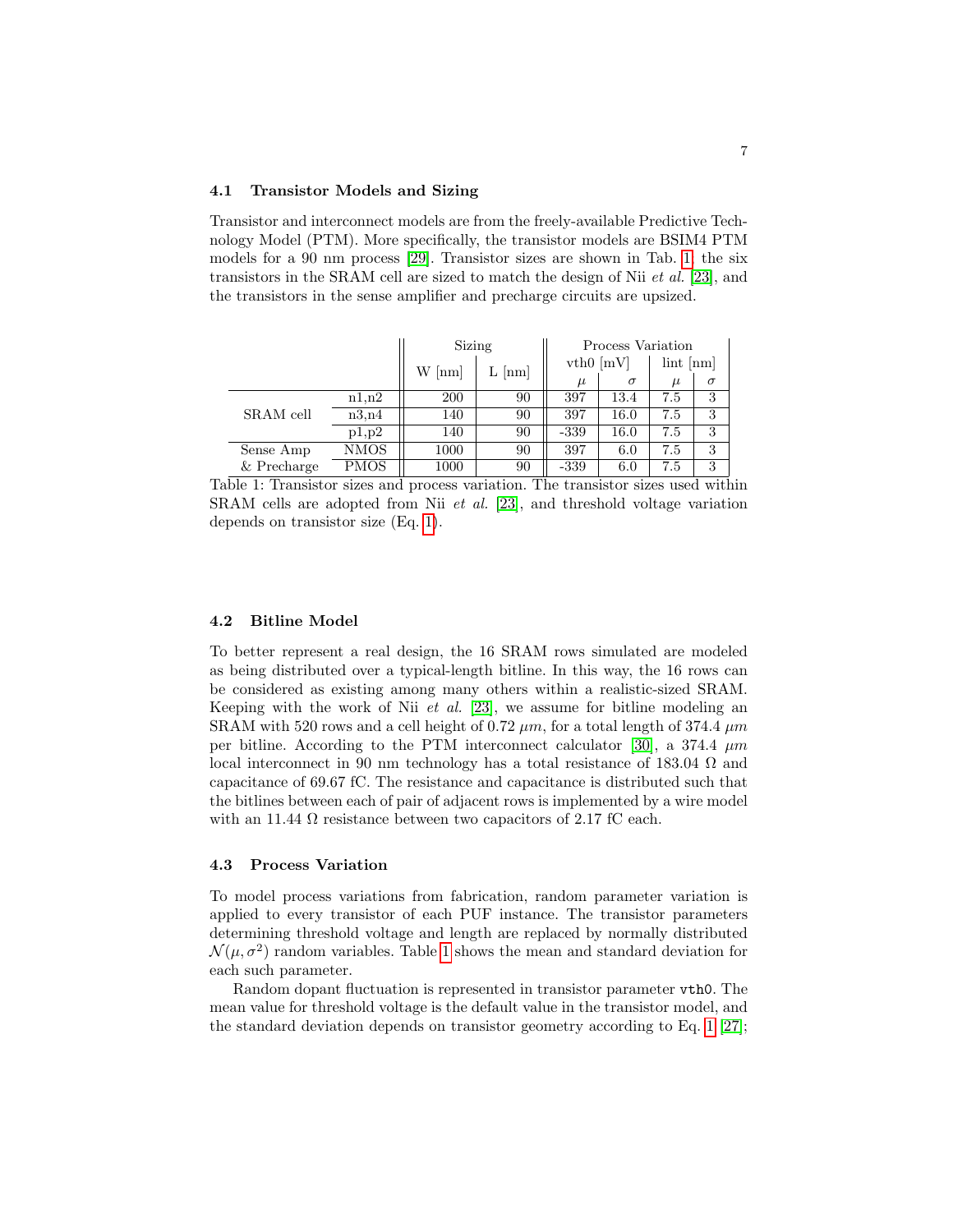<span id="page-7-0"></span>larger devices have less threshold variation than the small devices in the SRAM cells. We use a value of 1.8  $mV \mu m$  for  $A_{VT}$  [\[31\]](#page-16-5).

$$
\sigma_{VT} = \frac{A_{VT}}{\sqrt{WL}}\tag{1}
$$

Variations in effective transistor length are represented by changes to parameter  $\text{lint}^2$  $\text{lint}^2$ . The nominal value of  $\text{lint}$  is 7.5 nm and its standard deviation is set to 3 nm based on the observation that effective transistor length has a  $3\sigma$ value that is 10% of overall transistor length [\[1\]](#page-14-0)

## 4.4 Modeling Noise

Thermal noise is modeled in SPICE by transient random voltage sources. As represented by small grey circles in Fig. [1a](#page-2-0) and Fig. [1c,](#page-2-2) noise sources are added between the cross-coupled state nodes of SRAM cells [\[34\]](#page-16-6) and sense amplifiers. The magnitude of thermal noise at each node depends on the node capacitance (Eq. [2\)](#page-7-2). The standard deviation of noise for each SRAM cell node is set to 4.5mV, and for each sense amplifier node is  $1.7 \text{ mV}^3$  $1.7 \text{ mV}^3$ .

$$
\sigma_{NOISE} = \sqrt{\frac{k_B T}{C}}\tag{2}
$$

# <span id="page-7-2"></span>5 Evaluation

The simulation methodology explained in the previous section is used for experimental evaluation of the Bitline PUF. Uniqueness of responses, and reliability with respect to temperature and supply voltage variation are evaluated. Finally, power consumption and susceptibility to modeling attacks are considered. These experimental results indicate that the Bitline PUF is promising as a reliable and unique strong PUF.[4](#page-7-4)

### 5.1 Unbiased Challenges to Elicit Unique Responses

The mixture of  $c_i$  values in each challenge can bias PUFs toward producing 0-responses or 1-responses, but ideal challenges should produce either response with equal probability across a population. From a circuit perspective, ideal challenges should discharge both bitlines with equal strength to increase the sensitivity of response to process variations. For a symmetric SRAM cell, where only variation differentiates  $n_1$  and  $p_1$  from  $n_2$  and  $p_2$ , the two complementary

<span id="page-7-1"></span><sup>&</sup>lt;sup>2</sup> lint, standing for internal length, represents the difference between nominal and effective transistor length

<span id="page-7-3"></span><sup>3</sup> Ngspice source vxx a an dc 0 trrandom (2 100p 0 1.7m 0)

<span id="page-7-4"></span><sup>4</sup> All software used in experiments is freely available, and the source code for all experiments in this paper is provided online at [https://spqr.eecs.umich.edu/papers/](https://spqr.eecs.umich.edu/papers/Holcomb-bitline-CHES2014.zip) [Holcomb-bitline-CHES2014.zip](https://spqr.eecs.umich.edu/papers/Holcomb-bitline-CHES2014.zip)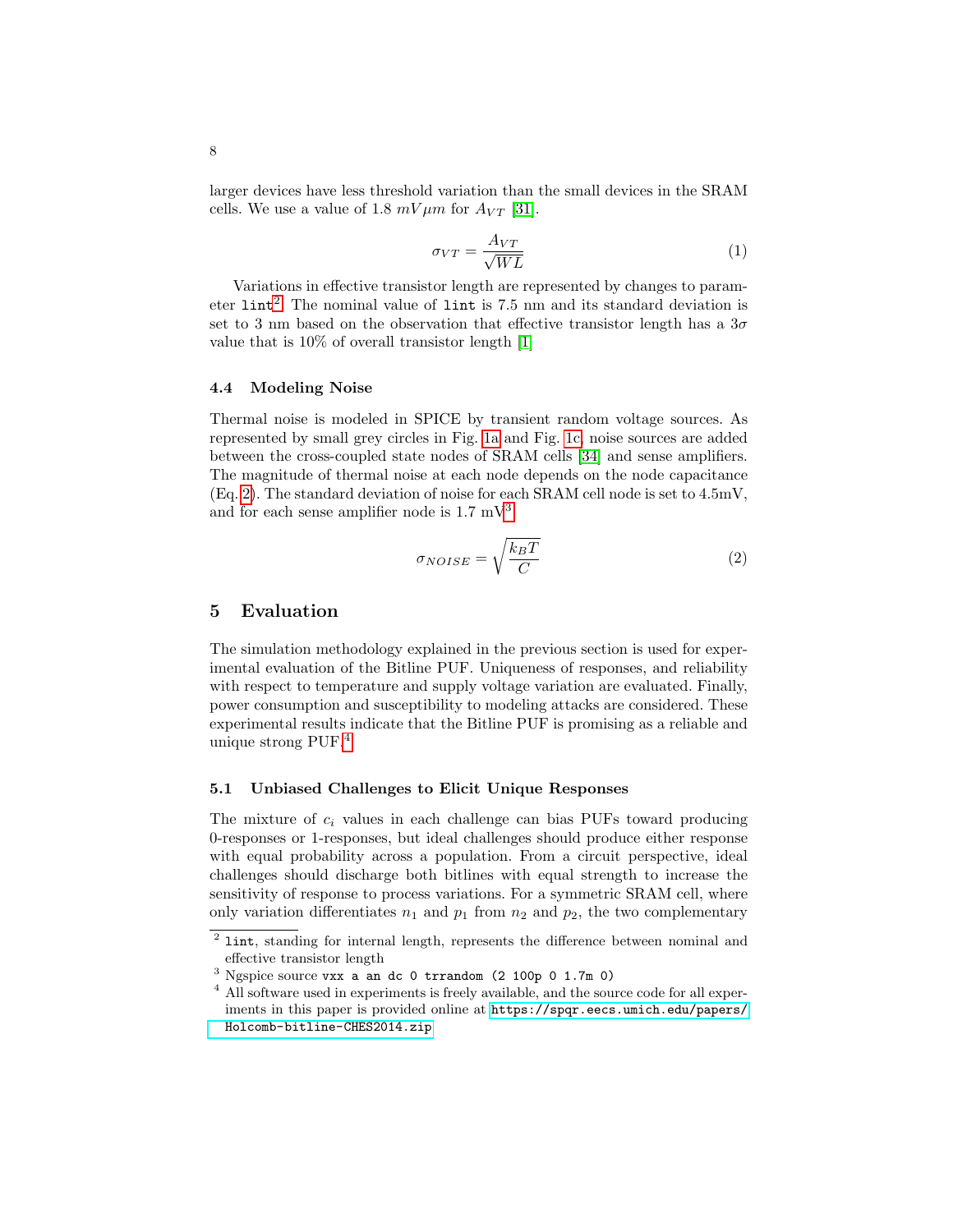bitlines discharge with equal strength when the same number of NMOS transistors (i.e,  $n_1$  or  $n_2$  of each active cell) are discharging each one. The challenges that cause this situation are those having an equal number of  $c_i = 0$  and  $c_i = 1$ values, along with some unspecified mixture of inactive rows with  $c_i = 2$  or  $c_i = 3$ ; challenges satisfying this condition are therefore denoted as "unbiased".

The heat map of Fig. [5a](#page-9-0) confirms that unbiased challenges are the ones most likely to elicit different responses from different PUF instances. For each of the 64 squares in the plot, 1000 randomly generated challenges with the specified number of 0s and 1s are created. Each of the challenges is applied to two randomly selected PUF instances to check whether the responses differ. For the unbiased challenges, along the diagonal of Fig. [5a,](#page-9-0) the responses of the two PUFs differ in roughly half of all trials. For challenges that are slightly biased (i.e. close to the diagonal), the PUFs sometimes produce differing responses. For challenges that are highly biased (e.g. at the upper left and bottom right corners of Fig [5a\)](#page-9-0), all PUF instances produce the same response.

<span id="page-8-0"></span>The number of unbiased challenges having exactly  $k$  challenge values with  $c_i = 0$  and k with  $c_i = 1$  is given by  $n'_k(Y)$  (Eq. [3\)](#page-8-0). The number of total unbiased challenges with any number of  $c_i = 0$  and  $c_i = 1$  values is given by  $n(Y)$  (Eq. [4\)](#page-8-1). The number of unbiased challenges is exponential in the number of rows  $Y$  (i.e. the challenge size). Therefore, an adversary cannot hope to mimic a PUF by simply recording all challenge-response pairs, and must instead resort to predicting responses using a parametric model [\[17](#page-15-2)[,33\]](#page-16-7) (see Sec. [5.4\)](#page-10-0).

$$
n'_{k}(Y) = \binom{Y}{k} * \binom{Y-k}{k} \tag{3}
$$

$$
n(Y) = \sum_{k=1... \frac{Y}{2}} n'_k(Y) \tag{4}
$$

#### <span id="page-8-1"></span>5.2 Within-Class and Between-Class Hamming Distances

A single PUF should always respond to the same challenge similarly, and two PUF instances should never respond to the same unbiased challenges similarly. For a challenge  $C$ , a comparison of two responses from the same PUF is denoted "within-class", and a comparison of responses from two different PUFs is denoted "between-class." Hamming distance (Eq. [5\)](#page-9-1) is used to quantify the similarity of responses in each between-class or within-class comparison. Withinclass distances are a measure of unreliability, and between-class distances are a measure of uniqueness.

Within-class and between-class Hamming distances are evaluated experimentally on 32-column bitline PUFs. For each of 200 random unbiased challenges, 5 PUF instances are generated and the challenge is applied 6 times to each. Withinclass distances are obtained by comparing the responses of the same PUF to the same challenge, and between-class distances are obtained by comparing the response of different PUFs to the same challenge. The separability of within-class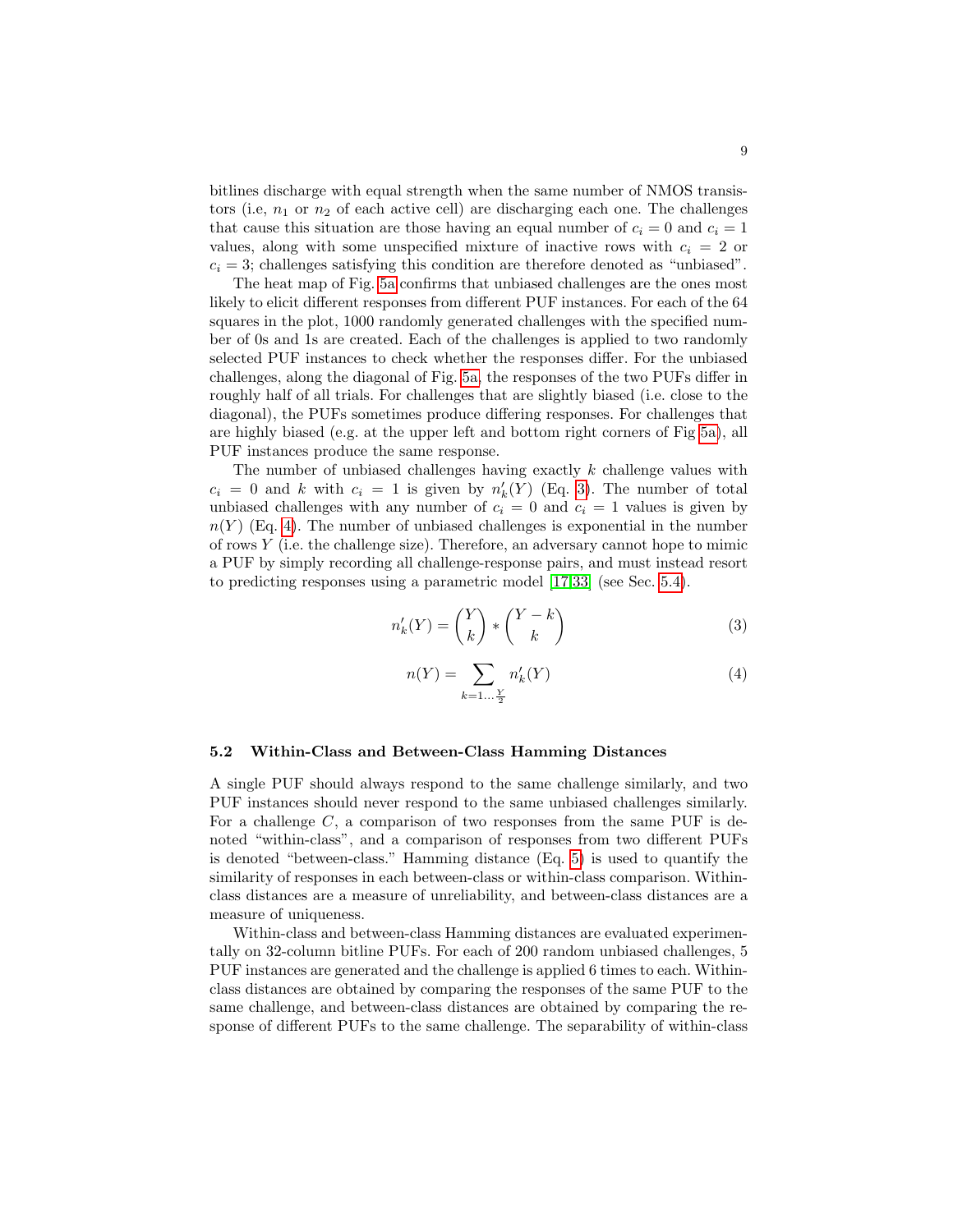<span id="page-9-0"></span>

(a) Challenges with an equal number of 0 and 1 values are termed unbiased

(b) The number of unbiased challenges is exponential in the number of SRAM rows

Fig. 5: Challenges with equal numbers of 0 and 1 values are most likely to produce different responses across PUF instances. We refer to these challenges as unbiased. The number of unbiased challenges grows exponentially in the number of SRAM rows; this is depicted at right where Y is the number of rows and  $n(Y)$  (Eq. [4\)](#page-8-1) is the number of unbiased challenges. The thin lines at right depict  $n'_{k}(Y)$  (Eq. [3\)](#page-8-0), the number of unbiased challenges with exactly k 0s and k 1s, for all values of  $k$ .

<span id="page-9-1"></span>and between-class Hamming distances (Fig. [6\)](#page-9-2) implies that responses are unique across Bitline PUF instances. The average within-class Hamming distance is 0.75 for a 32-bit response, and the average between-class distance is 16.01.

$$
HD(P_{0:X-1}, P'_{0:X-1}, C) = \sum_{i=0...X-1} P_i(C) \oplus P'_i(C)
$$
 (5)

<span id="page-9-2"></span>

Fig. 6: Within-class and between-class Hamming distances for 32-bit PUF responses. The separation between the distributions shows uniqueness of instances.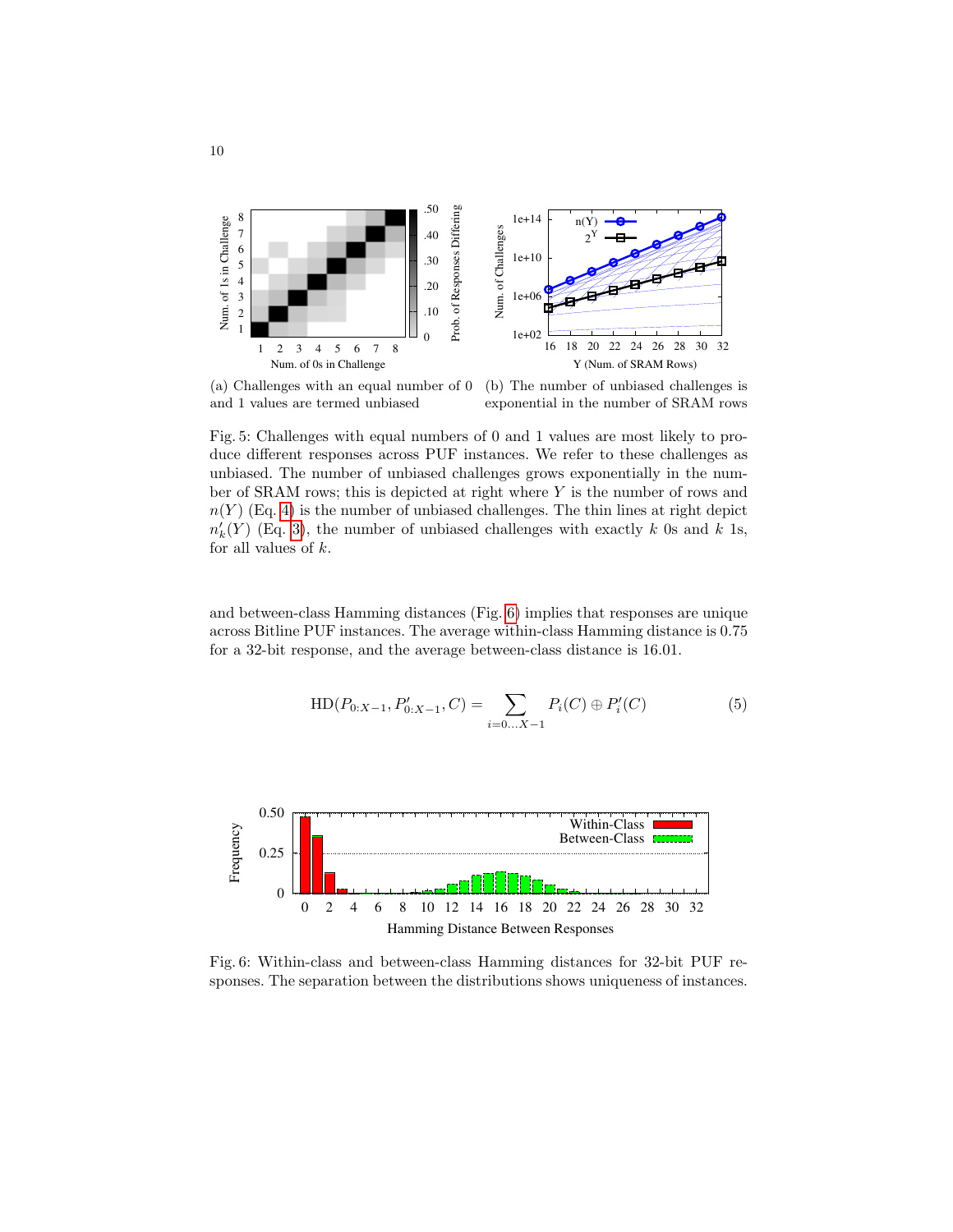### 5.3 Sensitivity to Supply Voltage and Temperature Variations

A PUF response should not be highly sensitive to changes in supply voltage or temperature, as this would restrict its useful application to tightly controlled environments. PUF responses at the nominal operating conditions of 1.2 V supply and 27°C are compared against a variety of temperatures from  $0^{\circ}$ C to  $80^{\circ}$ C and supply voltages from 1.1 V to 1.3 V (Fig. [7\)](#page-10-1). For each comparison 10,000 random PUF instances are created. For each instance, a randomly chosen unbiased challenge is applied to the PUF at both conditions; the BER is the fraction of these 10,000 trials in which the two responses differ. While changing supply voltage or temperature does increase the BER of responses, at all tested conditions the BER remains less than 0.076.

<span id="page-10-1"></span>

Fig. 7: Bit error rate of responses when one is collected at nominal conditions of 1.2 V and 27◦C, and the second at a different supply voltage or temperature.

#### <span id="page-10-0"></span>5.4 Modeling Attacks

The Bitline PUF is susceptible to modeling attacks if the challenge-response pairs (CRPs) can be observed, and therefore care must be taken to avoid or obfuscate the CRPs of the Bitline PUF. Otherwise, an adversary can use a parametric model to predict the PUF response to any challenge [\[17,](#page-15-2)[33\]](#page-16-7), without needing a dictionary of all possible challenge response pairs.

We demonstrate a modeling attack on bitline PUFs using support vector machine (SVM) classification. The task of the SVM classifier is, after training on some number of observed CRPs, to correctly predict responses to new challenges. To use SVM classification, each CRP is converted to a pair  $(x, y)|x \in$  $\{0,1\}^{4Y}, y \in \{-1,+1\}$  where Y is the number of rows in the PUF and the number of values in the challenge. In the pair  $(x, y)$ , x represents the challenge and is determined according to Eq.  $6$ , while  $y$  represents the response of the PUF to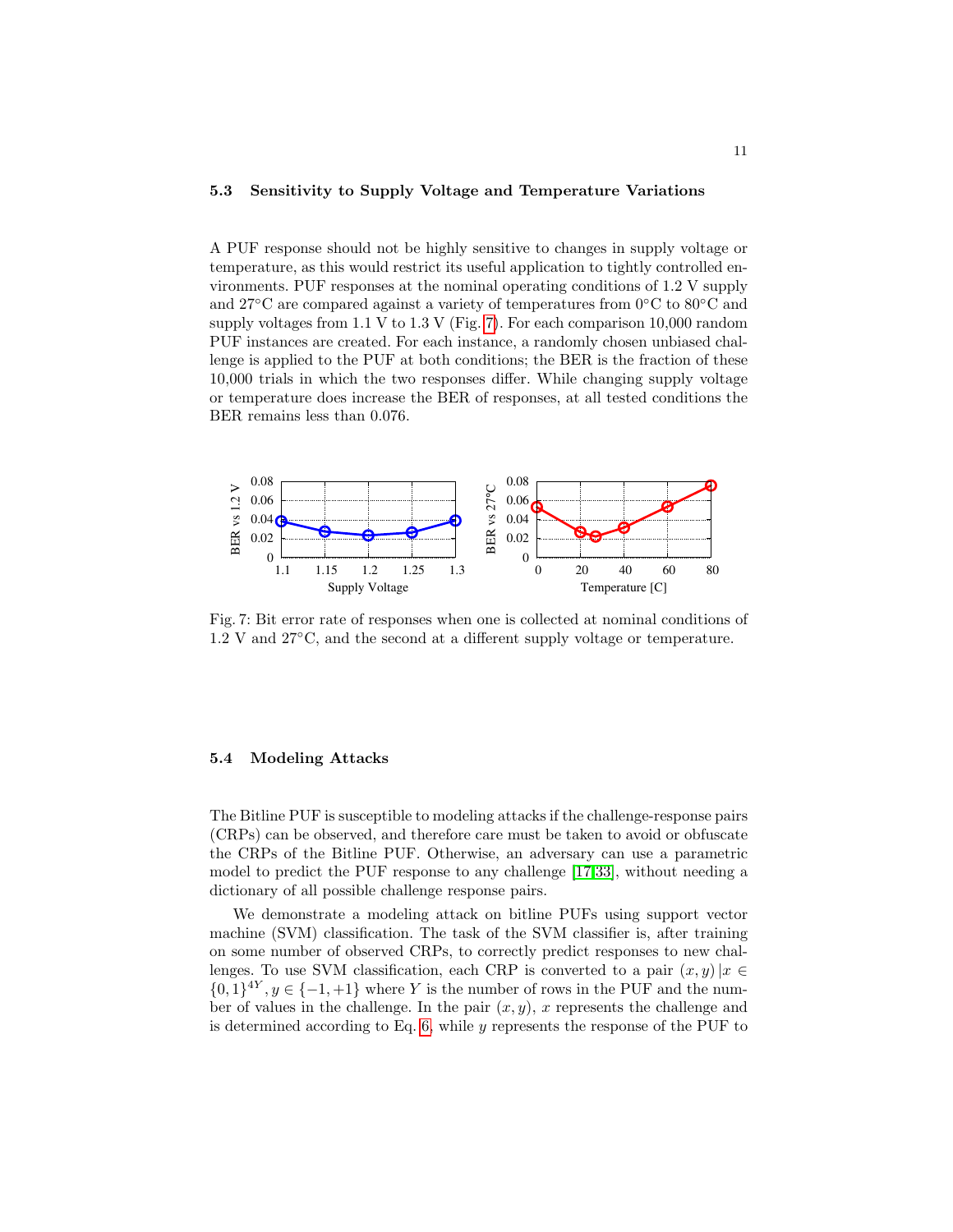<span id="page-11-0"></span>the challenge. Note that for SVM classification, negative responses are entered as the value -1 instead of 0.

$$
x_{4i:4i+3} = \begin{cases} 1,0,0,0 & \text{if } c_i = 0\\ 0,1,0,0 & \text{if } c_i = 1\\ 0,0,1,0 & \text{if } c_i = 2\\ 0,0,0,1 & \text{if } c_i = 3 \end{cases}
$$
(6)

Fig. [8](#page-11-1) shows the prediction accuracy of SVM classification using the tool  $SVM^{light}$  [\[13\]](#page-15-3), applied to three different bitline PUF instances. For each PUF instance, 1000 CRPs are collected and cross-validation is used to examine how the prediction accuracy varies with the size of the training set. After 500 CRPs are observed, responses can be predicted with approximately 90% accuracy. While for clarity only three PUFs are plotted in Fig. [8,](#page-11-1) these three results are typical of observed prediction accuracy trends for bitline PUFs.

<span id="page-11-1"></span>

Fig. 8: Modeling attacks are possible if the challenge-response pairs of bitline PUFs are not protected. The data points in the plot are cross-validation results for prediction accuracy using support vector machine classification, and the curves are fit lines for the results.

Parametric models exist for many PUFs including the arbiter PUF [\[17,](#page-15-2)[33\]](#page-16-7). Yet, the practical usefulness of PUFs with parametric models is not diminished because modeling resistance can be assured through obfuscating or preventing access to the PUF responses [\[36\]](#page-16-8). The Bitline PUF is uniquely suited to protection via access control because it uses ordinary SRAM, and as such can employ SRAM access protection mechanisms including ARM TrustZone [\[2\]](#page-14-1).

## 5.5 Power Consumption

The power consumption of a bitline PUF evaluation is higher than that of a standard SRAM read operation. More specifically, a bitline PUF draws significant current during metastability when the bitline potentials are approximately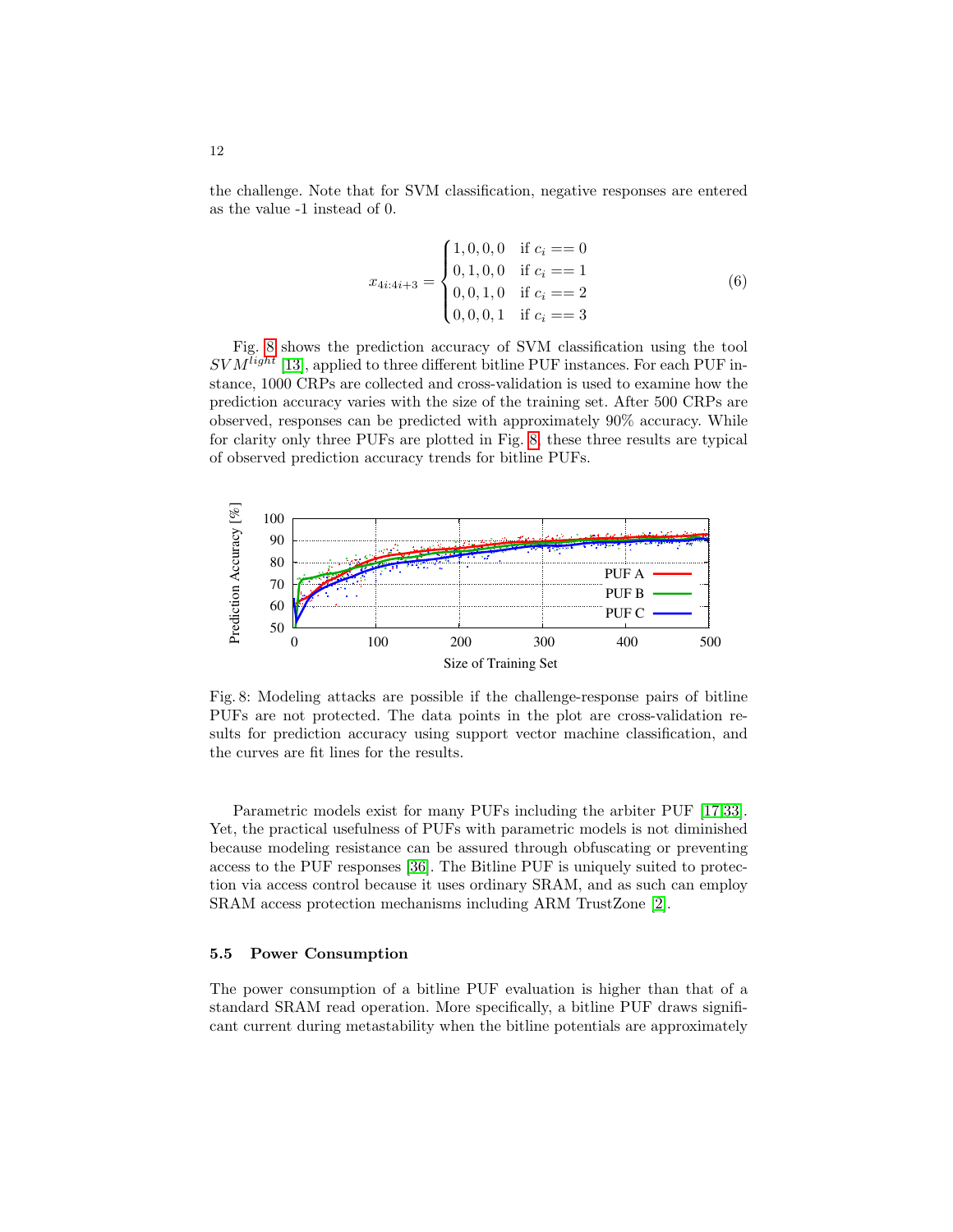equal. During metastability, all of the cells that are active in the challenge are drawing current, either through  $p_1$  and  $n_2$ , or else through  $p_2$  and  $n_1$ .

Fig. [9a](#page-12-0) shows a normal SRAM read operation and its current draw; the most significant instantaneous currents are consumed when the bitlines are precharged, and when the sense amplifier turns on. During a bitline PUF evaluation (Fig. [9b\)](#page-12-1), an additional third current spike is observed during metastability. The power consumed by a bitline PUF evaluation depends on the size of this current spike. When more cells are active, there is a potential for larger instantaneous current and therefore higher power. Fig. [9c](#page-12-2) shows that average power increases with the number of rows that are active in a challenge.

<span id="page-12-1"></span><span id="page-12-0"></span>

<span id="page-12-2"></span>(c) Average power versus number of active rows. Error bars mark the standard deviation over 100 trials.

Fig. 9: While a bitline PUF is metastable, there exists a current path from supply to ground through active SRAM cells. The average power of a bitline PUF evaluation therefore exceeds that of an SRAM read operation, and increases with the number of active cells in a challenge.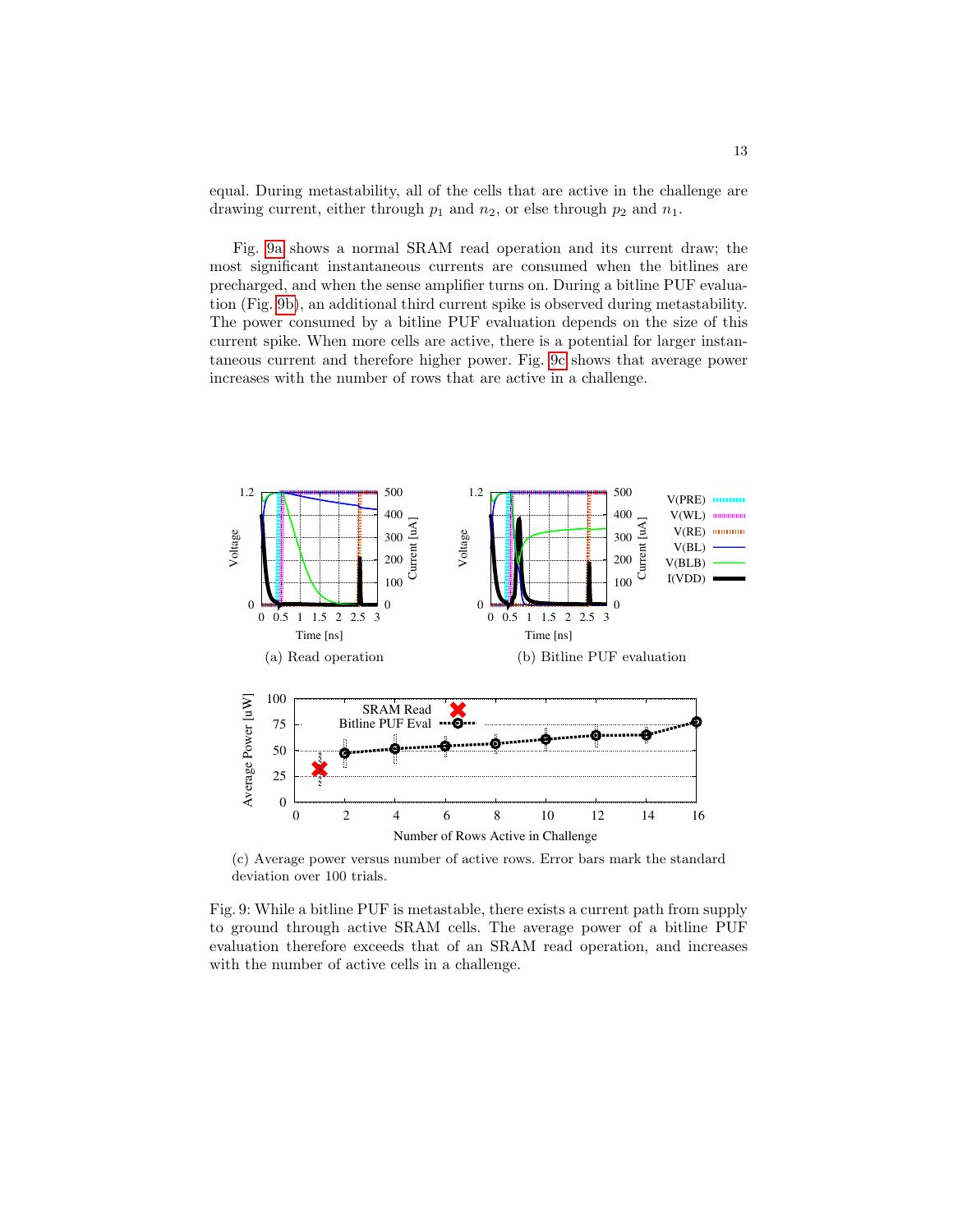## 6 Related Work

Strong PUFs are marked by the ability to map challenges to responses according to a function determined by random physical variations. The first such PUF was based on optical scattering [\[26\]](#page-16-9), but the practicality of strong PUFs increased with the invention of silicon PUFs that can be integrated in VLSI circuits. The first and best-known silicon PUFs are delay-based PUFs [\[6\]](#page-15-4) including the arbiter PUF [\[16\]](#page-15-5) and variants thereof [\[21,](#page-15-6)[18\]](#page-15-7).

The Bitline PUF shares many similarities with two particular strong PUFs – the bistable ring PUF [\[5\]](#page-14-2) and a low power current-based PUF [\[20\]](#page-15-8). The similarity to the bistable ring PUF is the use of controllable electrical contention that resolves to one of two states according to variation. The similarity to the currentbased PUF is the use of a sense amplifier to detect a differential signal from a controllable set of variation-sensitive elements; the significant difference is that the Bitline PUF uses pre-existing variation-sensitive elements (SRAM cells) and sense amplifiers.

Weak PUFs do not perform challenge-response hashing, but instead function as physically obfuscated keys. Weak PUFs can either use special purpose variation-sensitive circuits or clever ways of detecting variations in existing circuits. Examples of custom-circuit weak PUFs include designs based on variations in drain currents [\[19\]](#page-15-9), stabilization of cross-coupled devices [\[35\]](#page-16-10), stabilization of cross-coupled devices in the presence of delay variations [\[22\]](#page-15-10), and the skewed tendencies of sense amplifiers [\[3\]](#page-14-3). Examples of weak PUFs utilizing variations in existing circuitry include ones based on clock skew [\[14,](#page-15-11)[37\]](#page-16-11) and random flash memory latencies [\[28\]](#page-16-12).

Several prior works have proposed PUFs based on ordinary or slightly modified SRAM. A common mechanism used by SRAM PUFs is the uniqueness of power-up state [\[11,](#page-15-12)[7\]](#page-15-0). The reliability of SRAM power-up state PUFs can be enhanced by detecting and using only cells with large mismatch [\[10\]](#page-15-13), or by electrically biasing cells to reinforce inherent tendencies [\[4\]](#page-14-4). Aside from power-up state, a PUF can be created from ordinary SRAM using unique minimum data retention voltage signatures [\[12\]](#page-15-14) or failure signatures from attempted writes at low voltages [\[38\]](#page-16-13). PUF mechanisms in modified SRAM arrays include unique signatures based on error locations under varied wordline duty cycles [\[15\]](#page-15-15), and the resolution of SRAM cells under a non-standard metastable write [\[24\]](#page-16-14). The significant difference between the Bitline PUF and prior SRAM-based PUFs is that the Bitline PUF generates responses based on mismatch across the cells within a column, instead of just mismatch within a single SRAM cell.

## 7 Future work

As this work is the first to propose the Bitline PUF, there are many interesting directions that warrant future research. The reliability of Bitline PUF responses with respect to circuit aging should be considered, as well as its susceptibility to cloning attacks [\[25,](#page-16-15)[9\]](#page-15-16). For SRAM with asymmetric cells or timing mismatch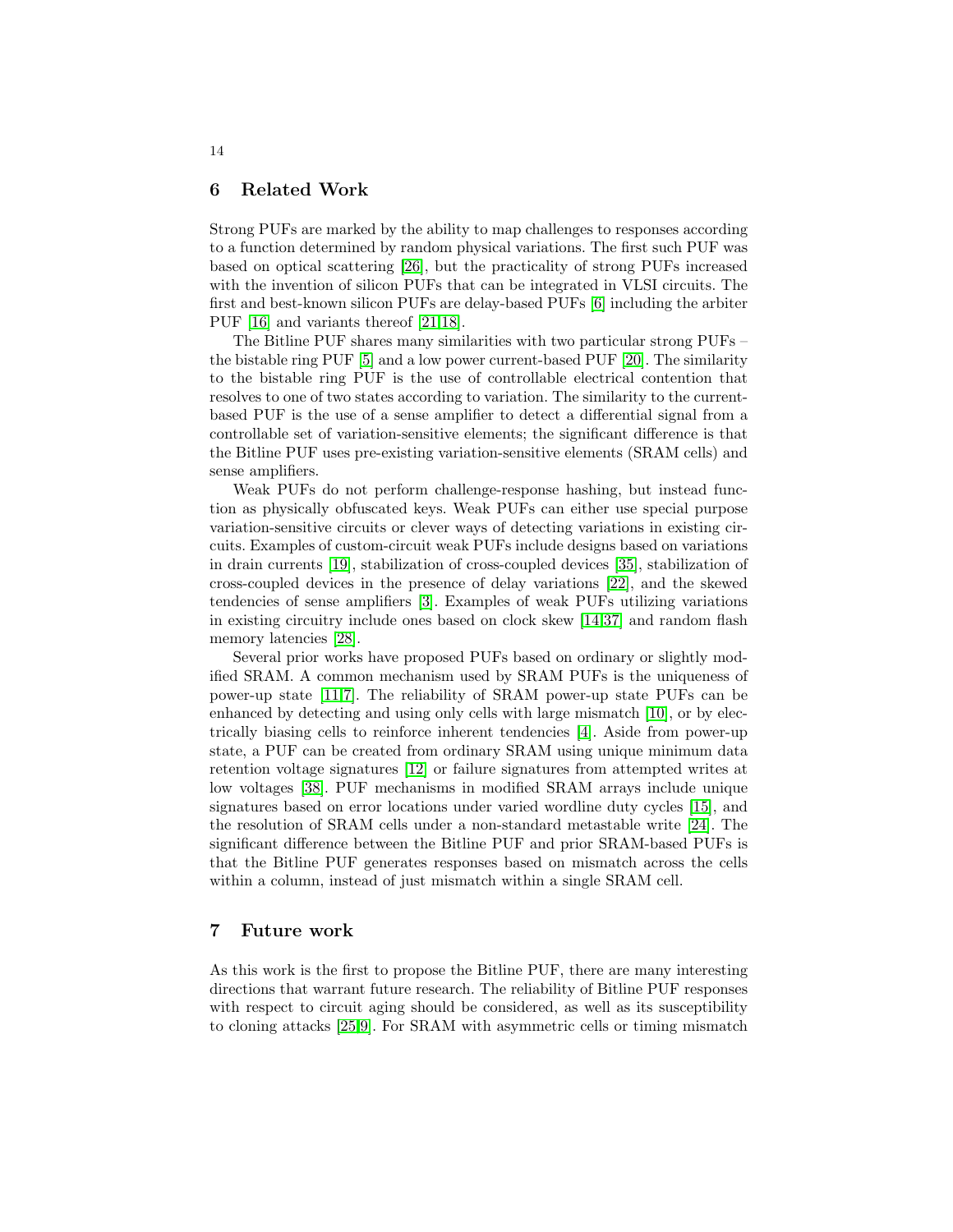in the wordline drivers, unbiased challenges may not be those with an equal number of 0 and 1 values, and future work can consider the problem of finding challenges to maximize the uniqueness of responses in these cases. Finally, we will look to fabricate an SRAM with the wordline accumulator circuits that are required for bitline PUF operation, and use data from this implementation to further evaluate the Bitline PUF.

## 8 Conclusion

This work presents a new PUF design termed the Bitline PUF. The Bitline PUF is a low cost solution that shares most of its circuitry with SRAM, and is created by adding two logic gates and a flip-flop to the wordline driver of each SRAM row to enable challenge-response hashing. The Bitline PUF, applied to a SRAM of typical size, has a response latency of 2.6  $\mu$ s and response throughput of 99.8 Mbps. Circuit simulation indicates that responses produced by the Bitline PUF in 90 nm technology have a nominal bit error rate of 0.023, and that the bit error rate does not exceed 0.076 for any supply voltage between 1.1 V and 1.3 V, or temperature between  $0^{\circ}$ C and  $80^{\circ}$ C.

Acknowledgment: This work was supported in part by C-FAR, one of six centers of STARnet, a Semiconductor Research Corporation program sponsored by MARCO and DARPA, and by NSF CNS-1331652. Any opinions, findings, conclusions, and recommendations expressed in these materials are those of the authors and do not necessarily reflect the views of the sponsors.

# References

- <span id="page-14-0"></span>1. Anis, M., and Aburahma, M. H. Leakage current variability in nanometer technologies. In System-on-Chip for Real-Time Applications, 2005. Proceedings. Fifth International Workshop on (2005), pp. 60–63.
- <span id="page-14-1"></span>2. ARM LIMITED. ARM Security Technology: Building a secure system using trustzone technology. [http://infocenter.arm.com/help/topic/com.arm.doc.](http://infocenter.arm.com/help/topic/com.arm.doc.prd29-genc-009492c/PRD29-GENC-009492C_trustzone_security_whitepaper.pdf) [prd29-genc-009492c/PRD29-GENC-009492C\\_trustzone\\_security\\_whitepaper.](http://infocenter.arm.com/help/topic/com.arm.doc.prd29-genc-009492c/PRD29-GENC-009492C_trustzone_security_whitepaper.pdf) [pdf](http://infocenter.arm.com/help/topic/com.arm.doc.prd29-genc-009492c/PRD29-GENC-009492C_trustzone_security_whitepaper.pdf). Last Viewed June 13, 2014.
- <span id="page-14-3"></span>3. Bhargava, M., Cakir, C., and Mai, K. Attack Resistant Sense Amplifier Based PUFs (SA-PUF) with Deterministic and Controllable Reliability of PUF Responses. Hardware-Oriented Security and Trust (HOST), 2010 IEEE International Symposium on (2010).
- <span id="page-14-4"></span>4. Bhargava, M., Cakir, C., and Mai, K. Reliability enhancement of bi-stable PUFs in 65nm bulk CMOS. Hardware-Oriented Security and Trust (HOST), 2012 IEEE International Symposium on (2012), 25–30.
- <span id="page-14-2"></span>5. CHEN, Q., CSABA, G., LUGLI, P., SCHLICHTMANN, U., AND RÜHRMAIR, U. The Bistable Ring PUF: A new architecture for strong Physical Unclonable Functions. Hardware-Oriented Security and Trust (HOST), 2011 IEEE International Symposium on (2011), 134-141.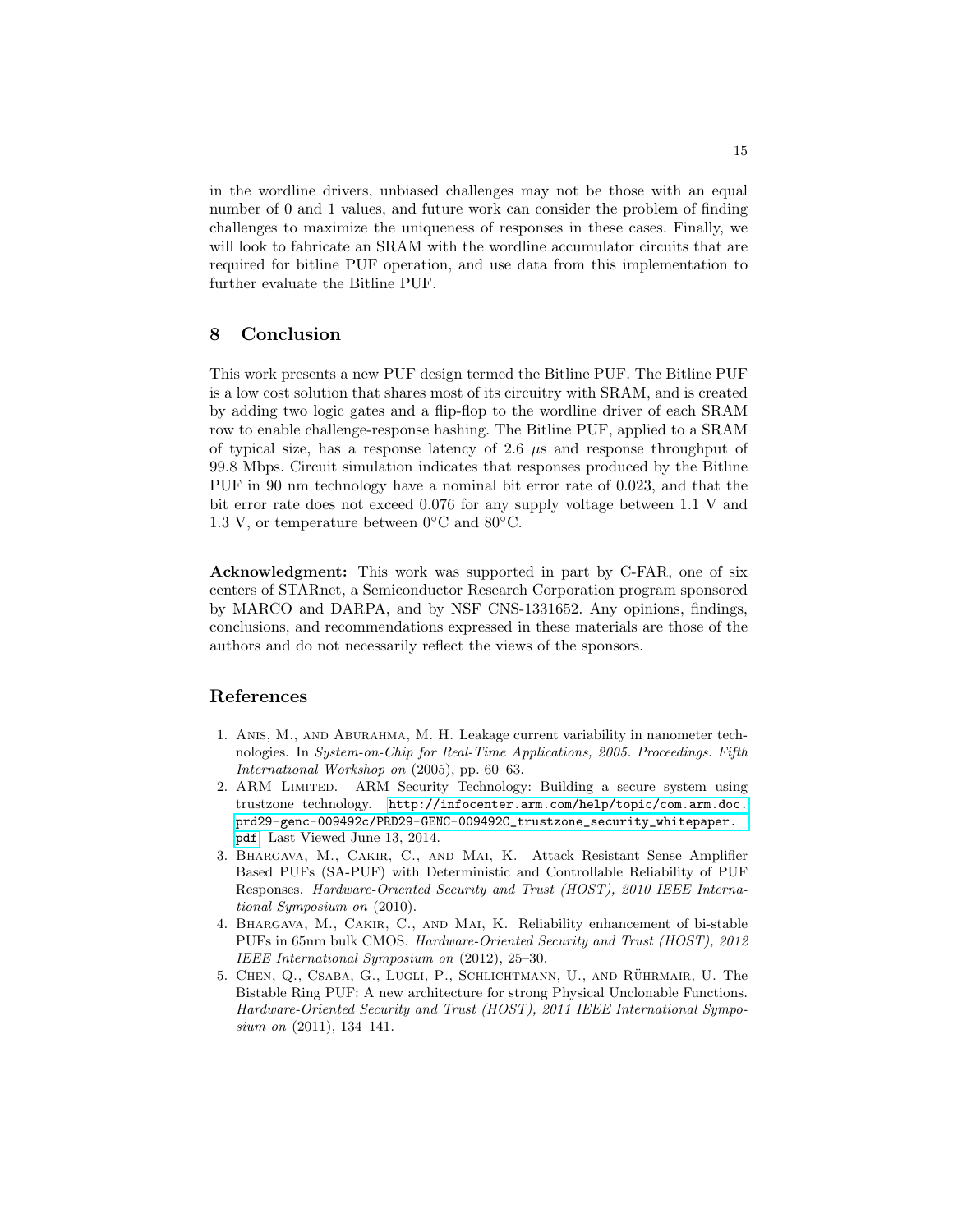- <span id="page-15-4"></span>6. Gassend, B., Clarke, D., and Van Dijk, M. Silicon physical random functions. In Proceedings of the IEEE Computer and Communications Society (2002).
- <span id="page-15-0"></span>7. Guajardo, J., Kumar, S., Schrijen, G., and Tuyls, P. FPGA intrinsic PUFs and their use for IP protection. Cryptographic Hardware and Embedded Systems (2007).
- <span id="page-15-1"></span>8. HEALD, R., AND WANG, P. Variability in sub-100nm SRAM designs. In Computer Aided Design, 2004. ICCAD-2004. IEEE/ACM International Conference on (2004), pp. 347–352.
- <span id="page-15-16"></span>9. Helfmeier, C., Boit, C., Nedospasov, D., and Seifert, J. P. Cloning Physically Unclonable Functions. Hardware-Oriented Security and Trust (HOST), 2013 IEEE International Symposium on (2013), 1–6.
- <span id="page-15-13"></span>10. Hofer, M., and Boehm, C. An Alternative to Error Correction for SRAM-like PUFs. Cryptographic Hardware and Embedded Systems (2010), 335–350.
- <span id="page-15-12"></span>11. Holcomb, D. E., Burleson, W. P., and Fu, K. Power-up SRAM state as an identifying fingerprint and source of true random numbers. IEEE Transactions on Computers (2009).
- <span id="page-15-14"></span>12. Holcomb, D. E., Rahmati, A., Salajegheh, M., Burleson, W. P., and Fu, K. DRV-Fingerprinting: using data retention voltage of SRAM cells for chip identification. In RFIDSec'12: Proceedings of the 8th international conference on Radio Frequency Identification: security and privacy issues (July 2012), Springer-Verlag.
- <span id="page-15-3"></span>13. Joachims, T. Making large-Scale SVM Learning Practical. In Advances in Kernel Methods - Support Vector Learning, B. Schölkopf, C. Burges, and A. Smola, Eds. MIT Press, Cambridge, MA, 1999, pp. 169–184.
- <span id="page-15-11"></span>14. Kohno, T., Broido, A., and Claffy, K. Remote physical device fingerprinting. Security and Privacy, 2005 IEEE Symposium on  $(2005)$ , 211-225.
- <span id="page-15-15"></span>15. Krishna, A. R., Narasimhan, S., Wang, X., and Bhunia, S. MECCA: A Robust Low-Overhead PUF Using Embedded Memory Array. In Cryptographic Hardware and Embedded Systems. 2011, pp. 407–420.
- <span id="page-15-5"></span>16. Lee, J. W., Lim, D., Gassend, B., Suh, G. E., Van Dijk, M., and Devadas, S. A technique to build a secret key in integrated circuits for identification and authentication applications. VLSI Circuits, 2004. Digest of Technical Papers. 2004 Symposium on (2004), 176–179.
- <span id="page-15-2"></span>17. Lim, D. Extracting Secret Keys from Integrated Circuit. PhD thesis, Massachusetts Institute of Technology, May 2004.
- <span id="page-15-7"></span>18. Lin, L., Holcomb, D. E., Krishnappa, D. K., Shabadi, P., and Burleson, W. P. Low-power sub-threshold design of secure physical unclonable functions. In ISLPED '10: Proceedings of the 16th ACM/IEEE international symposium on Low power electronics and design (Aug. 2010).
- <span id="page-15-9"></span>19. LOFSTROM, K., AND DAASCH, W. IC identification circuit using device mismatch. International Solid State Circuits Conference (2000).
- <span id="page-15-8"></span>20. Majzoobi, M., Ghiaasi, G., Koushanfar, F., and Nassif, S. R. Ultra-low power current-based PUF. Circuits and Systems (ISCAS), 2011 IEEE International Symposium on (2011), 2071–2074.
- <span id="page-15-6"></span>21. Majzoobi, M., Koushanfar, F., and Potkonjak, M. Lightweight secure PUFs. In Computer-Aided Design, 2008. ICCAD 2008. IEEE/ACM International Conference on  $(2008)$ , pp. 670–673.
- <span id="page-15-10"></span>22. Mathew, S. K., Satpathy, S. K., Anders, M. A., Kaul, H., Hsu, S. K., Agarwal, A., Chen, G. K., Parker, R. J., Krishnamurthy, R. K., and De, V. A 0.19pJ/b PVT-variation-tolerant hybrid physically unclonable function circuit for 100% stable secure key generation in 22nm CMOS. In Solid-State Circuits

16